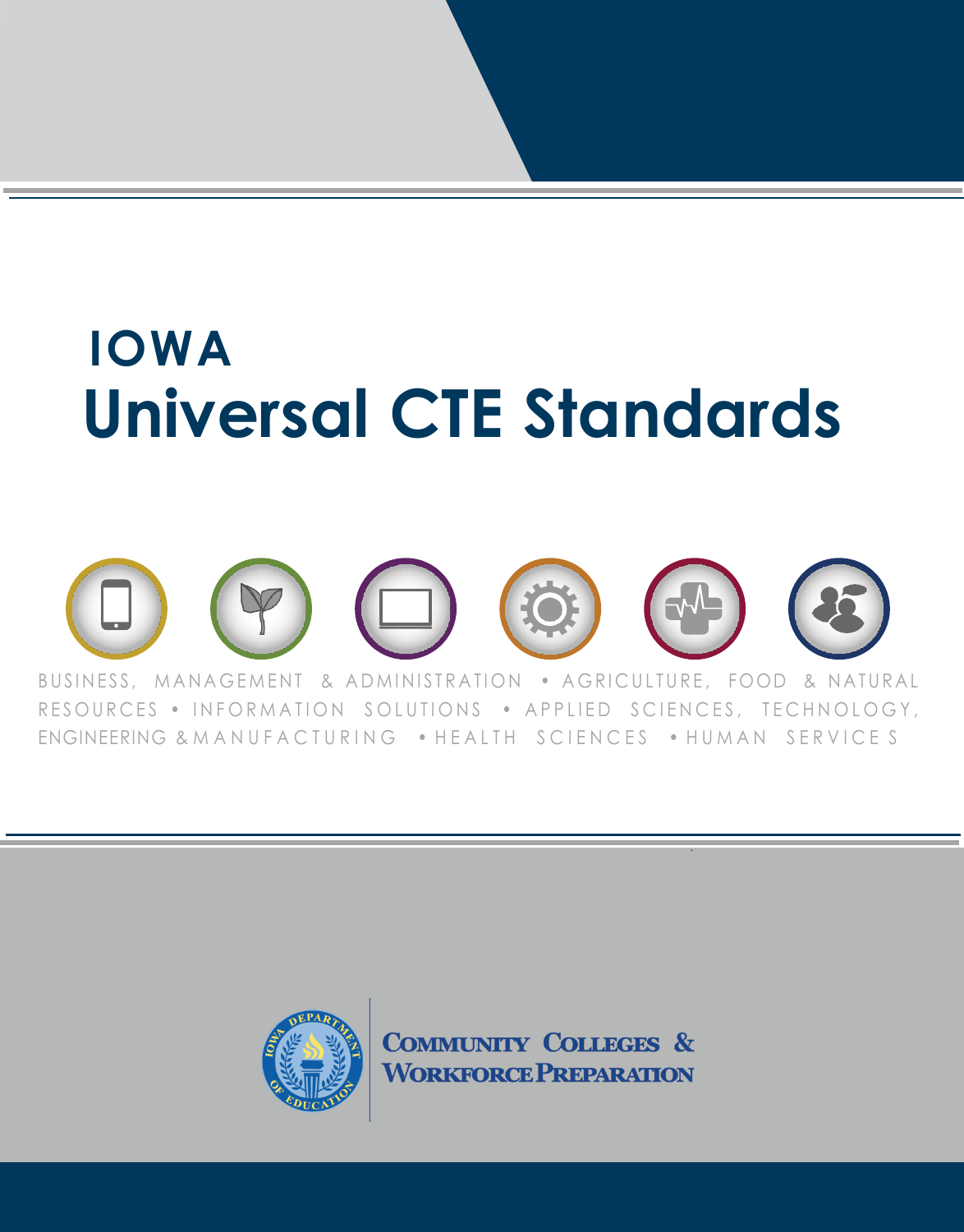

Iowa's Career and Technical Education (CTE) is organized around six service areas and aligned with the national Career Clusters Framework:

- 1. [Agriculture, Food and Natural Resources](https://educateiowa.gov/documents/service-area-agriculture/2020/02/agricultural-education-standards-benchmarks)
- 2. [Applied Sciences, Technology,](https://educateiowa.gov/documents/service-areas-industrial-technology/2020/12/applied-science-technology-engineering-and)  [Engineering and Manufacturing](https://educateiowa.gov/documents/service-areas-industrial-technology/2020/12/applied-science-technology-engineering-and)
- 3. [Business, Finance, Marketing and](https://educateiowa.gov/documents/service-areas-business-and-marketing/2019/09/state-iowa-business-finance-marketing-and)  **[Management](https://educateiowa.gov/documents/service-areas-business-and-marketing/2019/09/state-iowa-business-finance-marketing-and)**
- 4. Health [Science](https://educateiowa.gov/documents/service-areas-health-science-education/2019/11/health-sciences-cte-standards)
- 5. Human Services and Family and Consumer **[Sciences](https://educateiowa.gov/documents/service-areas-family-and-consumer-sciences-education/2020/07/human-services-family-and)**
- 6. [Information Solutions](https://educateiowa.gov/documents/service-areas-business-marketing/2013/05/it-critical-standards-and-benchmarks)

Career pathway programs in each of the identified service areas integrate technical and academic knowledge and skill development with work-based learning experiences to better prepare students to succeed in college and careers. The Universal Standards are common to all of the six pathways in Iowa's six CTE service areas and include competencies to help students explore various career options and prepare students to be good employees.

This document lists the Iowa Universal Core Standards with a crosswalk to Iowa K-12 21st Century Skills.\*

\*Published 2019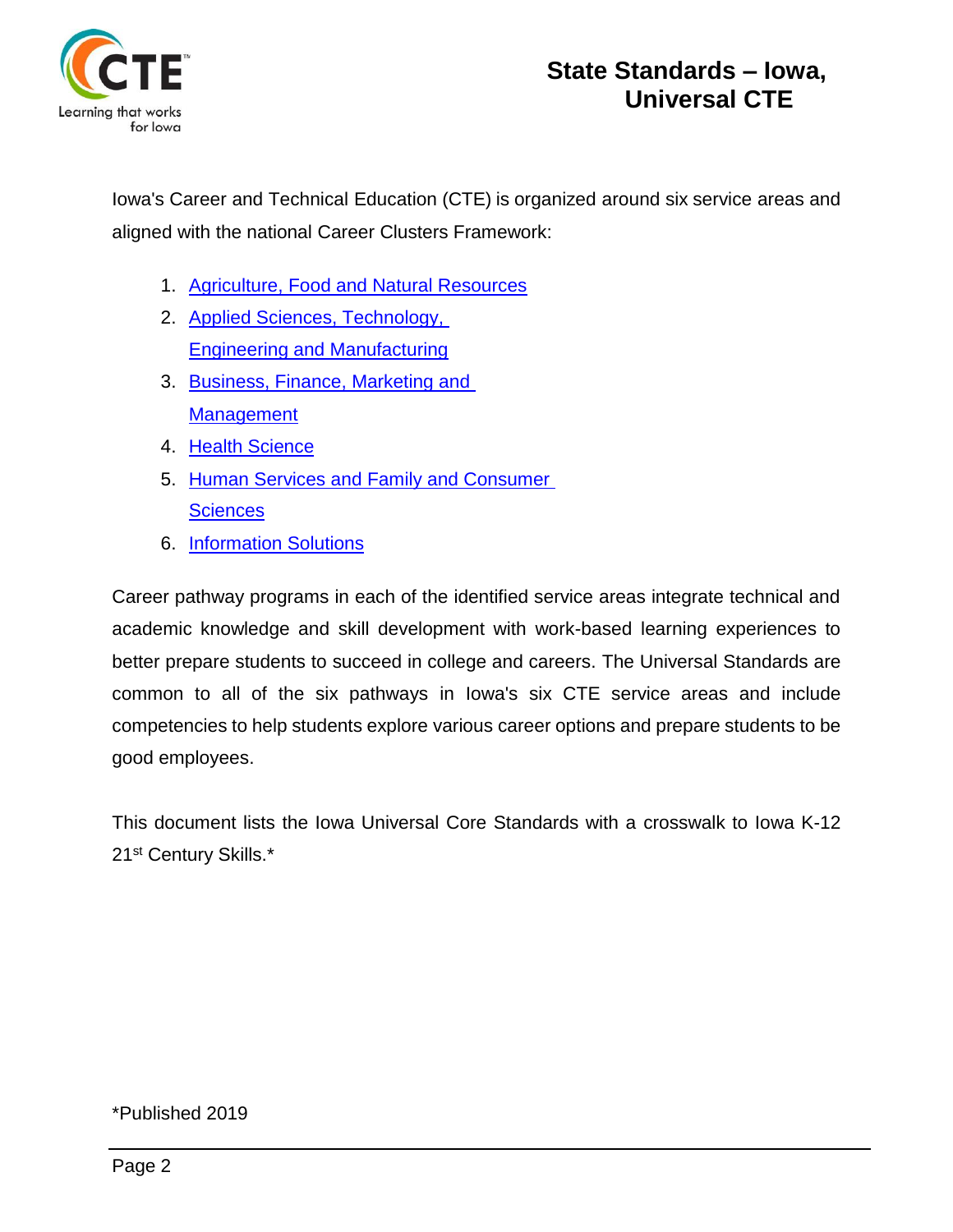

| Iowa CTE Universal Core Standards and Iowa K-12 21 <sup>st</sup> Century Skills |                                                                                                                                  |                  |  |  |
|---------------------------------------------------------------------------------|----------------------------------------------------------------------------------------------------------------------------------|------------------|--|--|
| <b>Universal Core Career and Technical Education Standards</b>                  |                                                                                                                                  | 21 <sup>st</sup> |  |  |
|                                                                                 |                                                                                                                                  | Century          |  |  |
| $U-1$                                                                           | <b>Employability Skills</b>                                                                                                      |                  |  |  |
| $U-1.1$                                                                         | Demonstrate transferable knowledge, attitudes and technical and                                                                  | <b>ES.3</b>      |  |  |
|                                                                                 | employability skills in school, community and workplace settings.                                                                |                  |  |  |
| $U-1.2$                                                                         | Demonstrate job seeking and job keeping skills.                                                                                  | <b>ES.2</b>      |  |  |
| $U - 1.3$                                                                       | Demonstrate employability skills, work ethics and professionalism.                                                               | ES.4, ES.5       |  |  |
| $U - 1.4$                                                                       | Demonstrate teamwork and leadership skills in the family, workplace<br>and community.                                            | ES.1, ES.2       |  |  |
| $U - 1.5$                                                                       | Create an environment that encourages and respects the ideas,<br>perspectives and contributions of all group members.            | ES.2, CL.2       |  |  |
| $U-2$                                                                           | <b>Career Pathways</b>                                                                                                           |                  |  |  |
| $U-2.1$                                                                         | Analyze career paths within industries.                                                                                          | <b>ES.4</b>      |  |  |
| $U-2.2$                                                                         | Explain roles and functions of individuals engaged in related careers.                                                           | <b>ES.2</b>      |  |  |
| $U-2.3$                                                                         | Analyze opportunities for employment and entrepreneurial<br>endeavors.                                                           | ES.4             |  |  |
| $U - 2.4$                                                                       | Summarize education and training requirements and opportunities<br>for career paths.                                             | ES.4             |  |  |
| $U-2.5$                                                                         | Analyze the role of professional organizations, credentials,                                                                     | ES.4,            |  |  |
|                                                                                 | certifications and degrees in related careers.                                                                                   | ES.5, CL.1       |  |  |
| $U - 2.6$                                                                       | Analyze potential career choices to determine the knowledge, skills,<br>attitudes and opportunities associated with each career. | ES.4             |  |  |
| $U-3$                                                                           | <b>Industry Impact on Society</b>                                                                                                |                  |  |  |
| $U-3.1$                                                                         | Analyze the impact of the industry on local, state, national and<br>global economies.                                            | TL.1, ES.2       |  |  |
| $U-3.2$                                                                         | Examine how the industry improves society.                                                                                       | TL.3, TL.4       |  |  |
| $U-3.3$                                                                         | Identify how the industry and related technology impacts individuals,<br>society and the environment.                            | TL.1, TL.4       |  |  |
| $U-3.4$                                                                         | Evaluate the effects of technology on individual and family resources<br>in a global context.                                    | ES.3, TL.4       |  |  |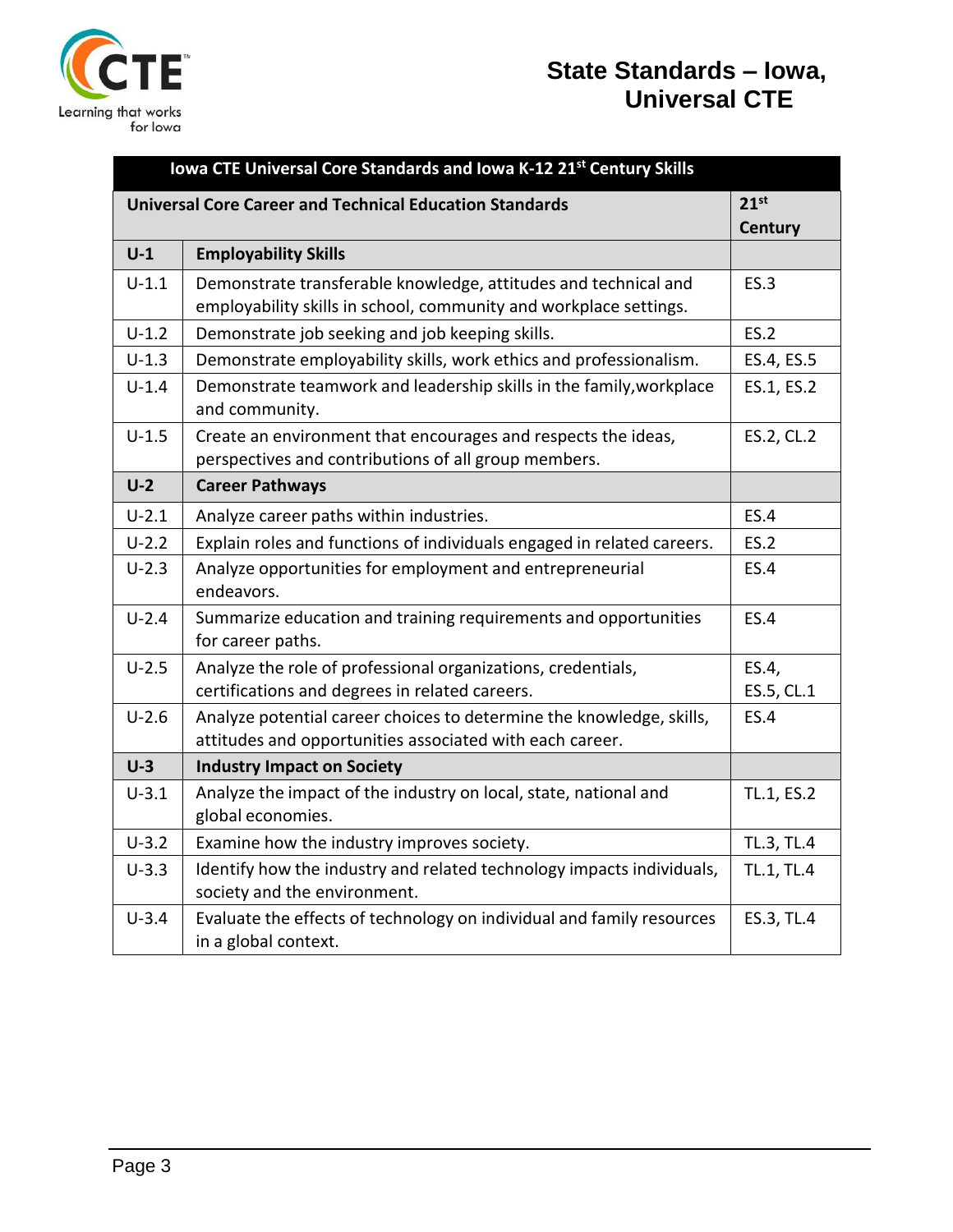

| <b>Universal Core Career and Technical Education Standards</b> |                                                                                                                  |                   |
|----------------------------------------------------------------|------------------------------------------------------------------------------------------------------------------|-------------------|
|                                                                |                                                                                                                  | Century           |
| $U-4$                                                          | Safety in the Industry                                                                                           |                   |
| $U - 4.1$                                                      | Demonstrate safety and sanitation procedures for a clean and safe                                                | HL.5, CL.1        |
|                                                                | environment.                                                                                                     |                   |
| $U - 4.2$                                                      | Summarize federal and state regulations regarding safe handling,<br>usage and storage of chemicals.              | HL.1              |
| $U - 4.3$                                                      | Apply Occupational Safety and Health Administration (OSHA)<br>regulations to safety procedures for the industry. | HL.2              |
| $U-4.4$                                                        | Apply safety and security procedures as required by Hazard Analysis                                              | HL.2, CL.1        |
|                                                                | and Critical Control Point (HACCP), Occupational Safety and Health                                               |                   |
|                                                                | Administrations (OSHA) and other agencies.                                                                       |                   |
| $U-4.5$                                                        | Students apply safety practices in the lab and on worksites.                                                     | HL.3, CL.1        |
| $U-4.6$                                                        | Demonstrate safe practices and procedures with tools and<br>equipment.                                           | HL.3, CL.1        |
| $U-4.7$                                                        | Demonstrate appropriate use of personal protective equipment.                                                    | HL.3, CL.1        |
| $U-4.8$                                                        | Document safety concerns according to local policies and                                                         | <b>HL.4, CL.1</b> |
|                                                                | procedures.                                                                                                      |                   |
| $U-5$                                                          | <b>Ethics in the Workplace</b>                                                                                   |                   |
| $U-5.1$                                                        | Analyze state and federal policies and laws providing consumer                                                   | ES.2              |
|                                                                | protection.                                                                                                      |                   |
| $U-5.2$                                                        | Utilize sound decision-making principles.                                                                        | <b>ES.4</b>       |
| $U-5.3$                                                        | Model ethical behavior in the classroom and workplace setting.                                                   | ES.3              |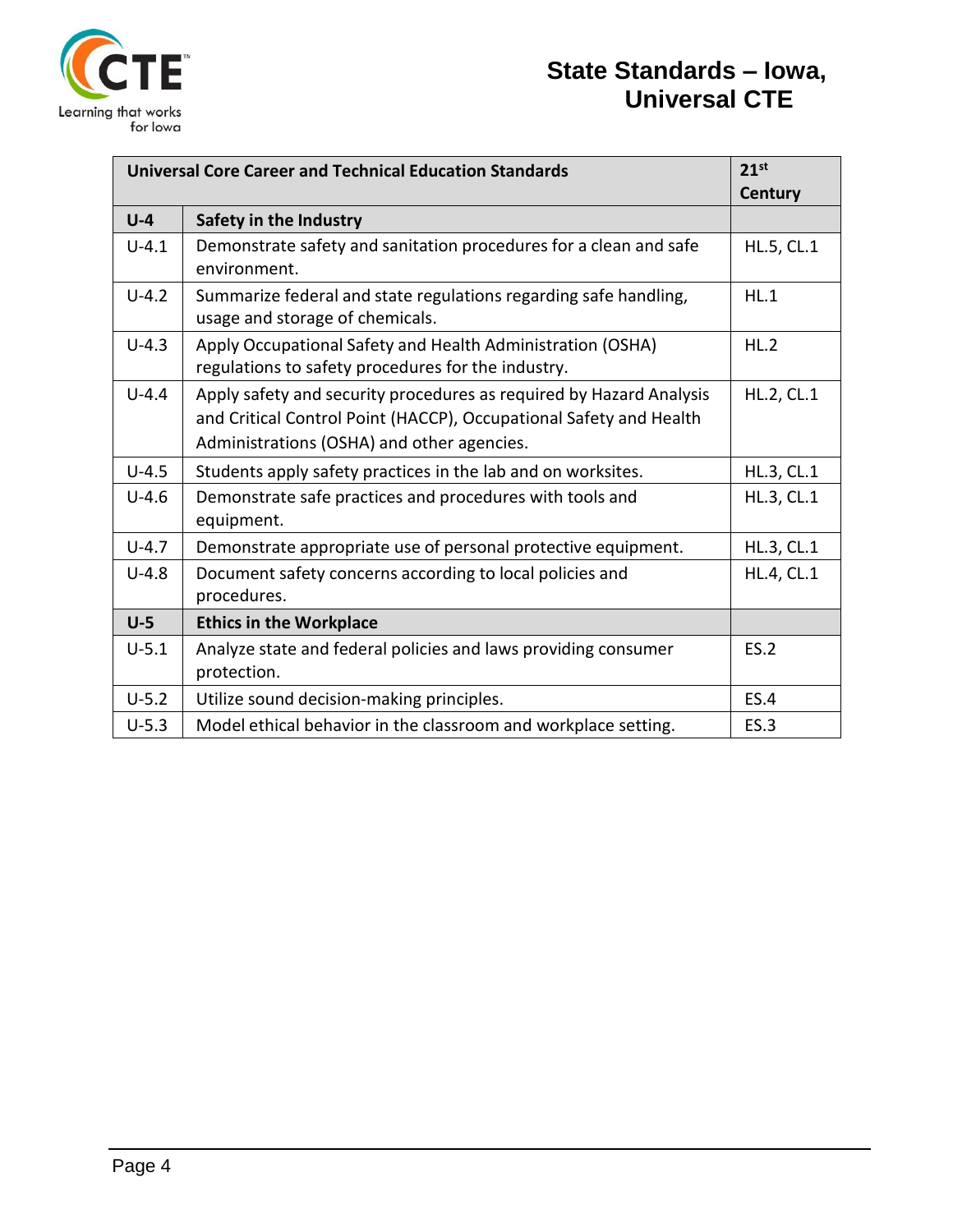

| Iowa K-12 21 <sup>st</sup> Century Skills and Iowa CTE Universal Core Standards |                                                                                                                                                                                                                                 |                                                    |  |  |
|---------------------------------------------------------------------------------|---------------------------------------------------------------------------------------------------------------------------------------------------------------------------------------------------------------------------------|----------------------------------------------------|--|--|
| Iowa K-12 21st Century Skills                                                   |                                                                                                                                                                                                                                 | <b>CTE Universal</b><br><b>Core Standards</b>      |  |  |
| <b>ES</b>                                                                       | <b>Employability Skills</b>                                                                                                                                                                                                     |                                                    |  |  |
| <b>ES.1</b>                                                                     | Communicate and work productively with others,<br>incorporating different perspectives and cross-cultural<br>understanding, to increase innovation and the quality of<br>work.                                                  | $U - 1.4$                                          |  |  |
| <b>ES.2</b>                                                                     | Adapt to various roles and responsibilities and work flexibly<br>in climates of ambiguity and changing priorities.                                                                                                              | U-1.2, U-1.4, U-<br>1.5, U-2.2, U-3.1,<br>$U-5.1$  |  |  |
| <b>ES.3</b>                                                                     | Demonstrate leadership skills, integrity, ethical behavior<br>and social responsibility while collaborating to achieve<br>common goals.                                                                                         | U-1.1, U-5.3, U-<br>5.7                            |  |  |
| <b>ES.4</b>                                                                     | Demonstrate initiative and self-direction through high<br>achievement and lifelong learning while exploring the<br>ways individual talents and skills can be used for<br>productive outcomes in personal and professional life. | U-2.1, U-2.3, U-<br>2.4, U-2.5, U-<br>$2.6, U-5.2$ |  |  |
| <b>ES.5</b>                                                                     | Demonstrate productivity and accountability by meeting<br>high expectations.                                                                                                                                                    | $U-2.5$                                            |  |  |
| <b>HL</b>                                                                       | <b>Health Literacy</b>                                                                                                                                                                                                          |                                                    |  |  |
| HL.1                                                                            | Demonstrate functional health literacy skills to<br>obtain, interpret, understand and use basic health<br>concepts to enhance personal, family and<br>community health.                                                         | $U-4.2$                                            |  |  |
| HL.2                                                                            | Synthesize interactive literacy and social skills to establish<br>and monitor personal, family and community goals related<br>to all aspects of health.                                                                         | $U-4.3, U-4.4$                                     |  |  |
| HL.3                                                                            | Apply critical literacy/thinking skills related to personal,<br>family and community wellness.                                                                                                                                  | U-4.5, U-4.6, U-<br>4.7                            |  |  |
| HL.4                                                                            | Use media literacy skills to analyze media and other influences<br>to effectively manage health risk situations and advocate for<br>self and others.                                                                            | $U-4.8$                                            |  |  |
| HL.5                                                                            | Demonstrate behaviors that foster healthy, active lifestyles<br>for individuals and the benefit of society.                                                                                                                     | $U - 4.1$                                          |  |  |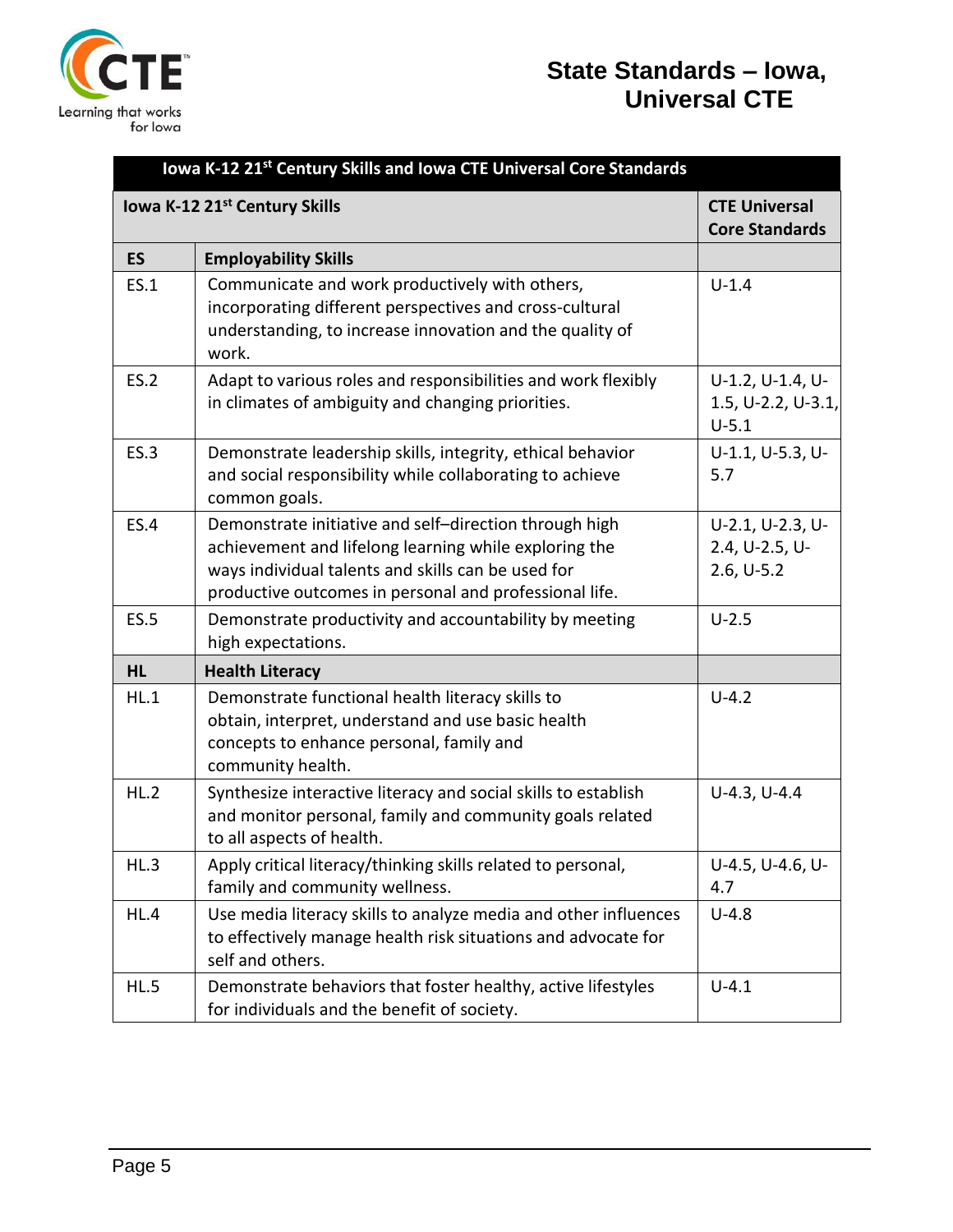

| Iowa K-12 21st Century Skills | <b>CTE Universal</b><br><b>Core Standards</b>                                                                                                                                          |                                                    |
|-------------------------------|----------------------------------------------------------------------------------------------------------------------------------------------------------------------------------------|----------------------------------------------------|
| TL                            | <b>Technology Literacy</b>                                                                                                                                                             |                                                    |
| TL.1                          | Demonstrate creative thinking, construct knowledge and<br>develop innovative products and processes using technology.                                                                  | $U-3.1, U-3.3$                                     |
| TL.2                          | Use digital media and environments to communicate<br>and work collaboratively, including at a distance, to<br>support individual learning and contribute to the<br>learning of others. |                                                    |
| TL.3                          | Apply digital tools to gather, evaluate and use information.                                                                                                                           | $U-3.2$                                            |
| TL.4                          | Demonstrate critical thinking skills using appropriate tools<br>and resources to plan and conduct research, manage<br>projects, solve problems and make informed decisions.            | $U-3.3, U-$<br>3.4                                 |
| CL                            | <b>Civil Literacy</b>                                                                                                                                                                  |                                                    |
| CL.1                          | Analyze civic and political institutions.                                                                                                                                              | $U - 2.5$                                          |
| CL.2                          | Apply civic virtues and democratic principles.                                                                                                                                         | $U - 1.5$                                          |
| CL.3                          | Interpret processes, rules and laws.                                                                                                                                                   | U-4.1, U-4.4, U-<br>4.5, U-4.6, U-<br>$4.7, U-4.8$ |